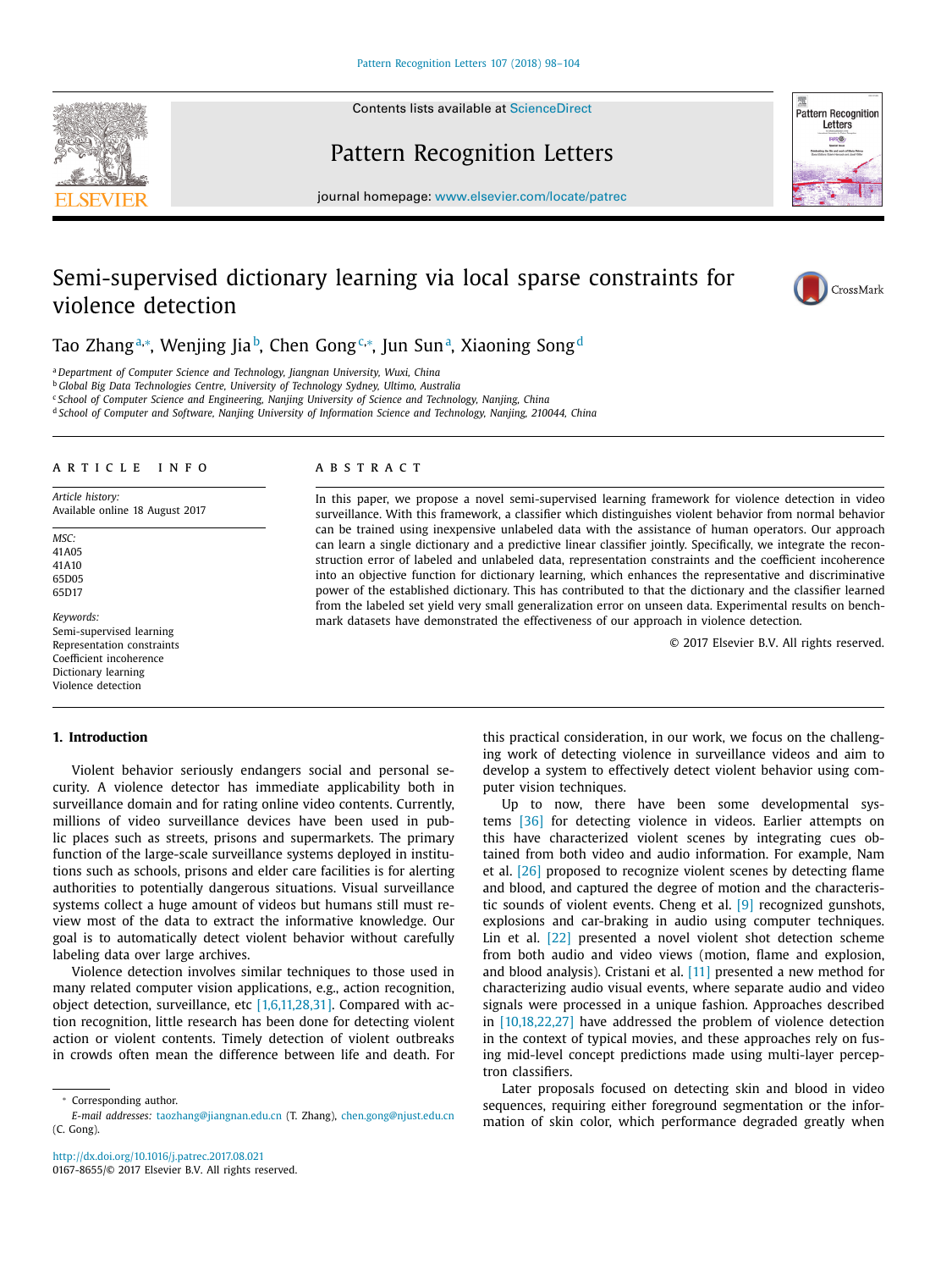the color feature was not discriminating enough. For example, Datta et al. [\[14\]](#page-5-0) exploited an accelerated motion vector to detect the fist fighting and kicking, requiring foreground segmentation to extract the complete silhouettes. Clarin et al. [\[10\]](#page-5-0) proposed a novel system to detect skin and blood colored regions in video sequences and checked if these regions had intensified throughout the whole sequence. Based on activity recognition approaches, Hassner et al. [\[17\]](#page-5-0) proposed the Violent Flow (ViF) descriptor and developed a novel means for efficient crowd violence detection. However, the performance of this method degrades significantly when dealing with crowded scenes. Zhang et al. [\[43\]](#page-6-0) proposed a fast and robust framework (referred to as RVD) for detecting and localizing violence in surveillance scenes, and their experimental results on several benchmark datasets have demonstrated the superiority of this method over the state of the arts in terms of both detection accuracy and processing speed.

Learning dictionaries for sparse coding has recently led to stateof-art performance in many computer vision tasks [\[2,23,29,33,40\].](#page-5-0) For a comprehensive introduction to sparse representation classification (SRC), please refer to  $[34]$ . In our opinion, the good performance of SRC algorithms is mainly attributed to the fact that they can do well in determining the intrinsic similarity of objects embedded in high-dimensional image data. Since the SRC scheme achieved competitive performance in face recognition [\[34\],](#page-6-0) it has triggered researchers' interest in sparsity-based image classification. Previous research on supervised dictionary learning for sparse coding has been targeted on learning more discriminative sparse models [\[12,13,33\].](#page-5-0) Based on the predefined relationship between dictionary atoms and class labels, existing supervised dictionary learning works can be divided into three categories: shared dictionary learning [\[5,20,24,41\],](#page-5-0) class-specific dictionary learning [\[7,25,39,40\]](#page-5-0) and hybrid dictionary learning [\[21,30,45\].](#page-6-0) However, most of them are based on iterative batch procedures, which access the whole dataset at each iteration and optimize over all data. For large scale datasets, this has become a big challenge due to high computational complexity and high requirement on computers' memory management.

Learning a discriminative dictionary usually requires sufficient labeled training data, which can be expensive and difficult to obtain. Insufficient labeled training data yield a dictionary with potentially poor generalization power. By exploiting the information provided by the vast quantity of inexpensive unlabeled data, we aim to develop a novel algorithm to learn a dictionary which is more representative and discriminative than a dictionary trained using only a limited number of labeled samples.

To address the aforementioned difficulties and aim to develop an effective violence detection algorithm, in this paper, we propose a semi-supervised dictionary learning algorithm that integrates dictionary learning and classifier training. We introduce a novel objective function which contains terms representing the reconstruction error of both labeled and unlabeled data, the representation constraints and the coefficient incoherence. Compared to the supervised dictionary learning approaches, our approach improves the representation power of the dictionary by also exploiting the unlabeled data. It considers the reconstruction error of the unlabeled data in its objective function, and treats the unlabeled points with high confidence in label prediction stage. Our approach thus jointly learns a single over-complete dictionary and an optimal linear classifier.

Our main contributions in this paper are three-fold: 1) We propose a novel semi-supervised learning framework for violence detection, which is suitable for very large data sets; 2) The dictionary is learned from labeled samples for discrimination as well as a large number of unlabeled samples and learning from unlabeled data further increases its representative power; 3) A classification scheme integrating the modified sparse model is proposed.

The rest of the paper is organized as follows. Section 2 briefly introduces some related work. [Section](#page-2-0) 3 presents the proposed semi-supervised dictionary learning algorithm. [Section](#page-3-0) 4 presents experimental results where the performance of our proposed approach is compared with the state-of-the-art approaches. We conclude the paper in [Section](#page-5-0) 5.

## **2. Related work**

#### *2.1. Sparse representation based classification model*

In [\[34\],](#page-6-0) Wright et al. proposed a general Sparse Representation based Classification (SRC) scheme, where the training samples of all classes were taken to form the dictionary representing a query face image. The query image was classified by evaluating which class led to the minimal error of reconstructing it.

Given *K* classes of subjects, let  $A = [A_1, A_2, \cdots, A_K]$  be the dictionary formed by  $A_i$ , where  $A_i$  ( $i = 1, 2, \dots, K$ ) is the subset of training samples of class *i*. Let *y* be a test sample. The SRC algorithm is summarized as follows:

(1) Normalize each training sample  $A_i$ ,  $i = 1, 2, \dots, K$ .

(2) Define and solve the  $l_1$ -minimization problem:  $\hat{x} =$  $\arg \min_x {\{\Vert y - Ax \Vert_2^2 + \gamma \Vert x \Vert_1\}}$ , where  $\gamma$  is a scalar constant.

(3) Label the test sample *y* by: *Label*(*y*) =  $\arg \min_i \{e_i\}$ , where  $e_i = ||y - A_i \hat{\alpha}_i||_2^2$ , with  $\hat{\alpha}_i$  representing the coefficient vector associated with class *i*.

Obviously, the underlying assumption of this scheme is that a test sample can be represented by a weighted linear combination of just those training samples belonging to the same class. Its impressive performance reported in [\[34\]](#page-6-0) shows that sparse representation is naturally discriminative.

## *2.2. Class-specific dictionary learning*

In class-specific dictionary learning (DL), the atoms in the learned dictionary  $D = [D_1, D_2, \ldots, D_K]$  have class labels corresponding to the subject classes, where  $D_i$  is the sub-dictionary corresponding to class *i*. Once the representation vector  $\hat{\alpha}$  =  $[\hat{\alpha}_1; \hat{\alpha}_2; \ldots; \hat{\alpha}_K]$  is computed, the class-specific representation residual  $||y - D_i \hat{\alpha}_i||_2$  can be used for classification. The subdictionary *Di* can be learned class by class using the algorithm in [\[38\]:](#page-6-0)  $\arg \min_{D_i, Z_i} \{ \|A_i - D_i Z_i\|_F^2 + \lambda \|Z_i\|_1 \}$ , where  $Z_i$  is the representation matrix of  $A_i$  on  $D_i$ . It can be seen as the basic model of classspecific dictionary learning.

Note that, the above basic model trains the class-specific subdictionaries separately, and does not consider the relationship between the sub-dictionaries of different classes. To promote the incoherence between the sub-dictionaries and make the whole classspecific dictionary more distinctive, Ramirez et al. [\[29\]](#page-6-0) used an incoherence promoting term to encourage the sub-dictionaries to be as independent as possible. Recently, a regularization path algorithm for v-support vector classification suffers exceptions and singularities in some special cases. Gu et al. [\[15\]](#page-5-0) presented a new equivalent dual formulation for v-SVC, theoretical analysis and experimental results verify that this proposed robust regularization path algorithm can avoid the exceptions completely, handle the singularities in the key matrix, and fit the entire solution path in a finite number of steps. To tackle the ordinal regression problems, Gu et al. [\[16\]](#page-5-0) proposed incremental support vector learning algorithm. This algorithm can handle a quadratic formulation with multiple constraints, where each constraint is constituted of an equality and an inequality. More importantly, it tackles the conflicts between the equality and inequality constraints.

One of the major difficulties here is that, in some applications, obtaining sufficient labeled training samples is unaffordable.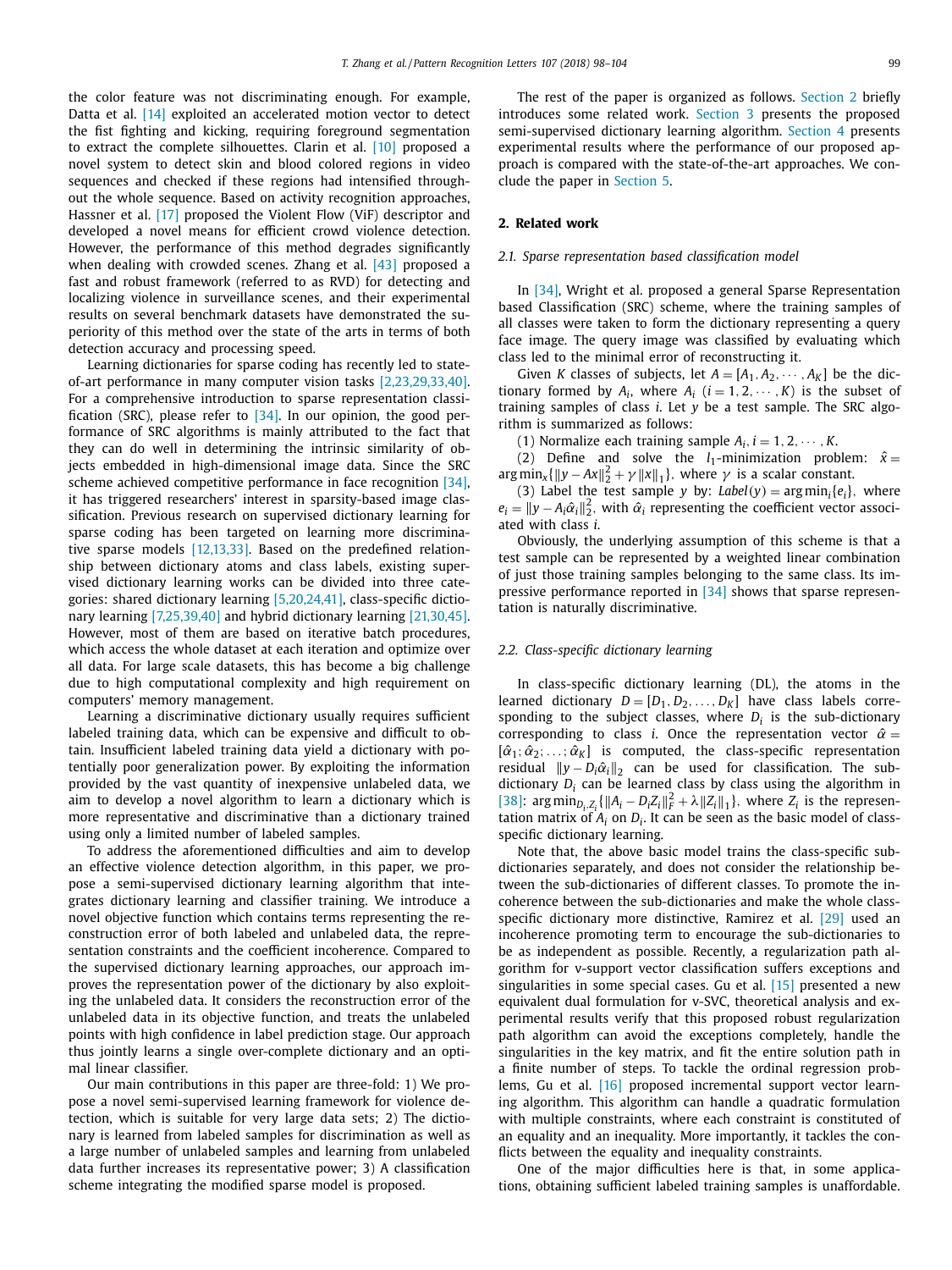<span id="page-2-0"></span>Therefore, learning a discriminative dictionary with minimal human supervision becomes an interesting problem.

## **3. Semi-supervised dictionary learning**

# *3.1. Proposed sparse classification model*

To improve the discriminative power of a dictionary, in our proposed model, two terms, i.e., the representation constraint term and the coefficient incoherence term as described below, are introduced to ensure that the learned dictionary is sufficiently discriminative. The representation constraint term is utilized to ensure the class-specific sub-dictionary to have a good capability when reconstructing a query image using training samples having the same class label. On the other hand, the coefficient incoherence term is utilized to ensure the class-specific sub-dictionary to have a poor capability when reconstructing a query image using training samples with different class labels.

In class-specific DL, each dictionary atom in the learned dictionary, denoted by  $D = [d_1, d_2, \cdots, d_k]$ , has a class label corresponding to each subject class.  $d_i$  ( $i = 1, 2, \dots, K$ ) in *D* is the subdictionary corresponding to class *i*. To take advantage of the large number of inexpensive unlabeled data, the reconstructive term consists of two parts: one part from labeled training data and the other from unlabeled training data.

Given training feature samples  ${a_{ij}}|i = 1, 2, \cdots, K$  and  $j =$ 1, 2,  $\cdots$ , *N*}, where  $a_{ij}$  is the *j*-th sample of class *i*, *N* denotes the number of training samples in each class, and *K* is the number of classes. Let  $A = [A_1, A_2, \cdots, A_i] \in \mathbb{R}^{n \times N}$ , where  $A_i =$  $[a_{i1}, a_{i2}, \cdots, a_{iN}], i = 1, 2, \cdots, K$  and *n* is the feature dimension. We aim to include the classification error as a term in the objective function for dictionary learning in order to make the dictionary be optimal for classification. The sparse code *Z* can be directly used as a feature for classification. Here, we use a linear predictive classifier  $f(Z_i; W) = WZ_i$ , where  $Z = [Z_1, Z_2, \cdots, Z_i]$ . Denote the learned dictionary as  $D = [d_1, d_2, \dots, d_k] \in \mathbb{R}^{n \times k}$  (*k* > *n* and *k*  $\ll N$ ). The objective function for our dictionary learning is defined as:

$$
\langle D, W, Z \rangle = \arg \min_{D, W, Z} \left\{ \|A^u - DZ^u\|_F^2 + \|A^l - DZ^l\|_F^2 + \lambda_1 \|Z^l\|_1 + \lambda_2 \|Z^l - m^l\|_F^2 + \gamma_1 \|WZ^l - B\|_F^2 + \gamma_2 \|W\|_F^2 \right\},\
$$
  
s.t.  $||d_c||_2 \le 1, \forall c \in \{1, 2, \dots, k\}$  (1)

where the superscripts *u* and *l* specify whether the sample is from the unlabeled set or the labeled set,  $Z = [Z_1, Z_2, \cdots, Z_i]$  $\mathbb{R}^{k \times N}$  is the matrix consisting of the coding coefficients of  $A_i$ over *D*,  $m = [m_1, m_2, \cdots, m_i] \in \mathbb{R}^{k \times N}$ ,  $m_i$  denotes the mean vector of *Z*<sub>*i*</sub> in class *i*,  $||WZ - B||_F^2$  represents the classification error,  $B = [0, 0 \cdots, b_N] \in \mathbb{R}^{m \times N}$  are the class labels of input signals  $A_i$ .  $b(i) = [0, 0 \cdots 1 \cdots 0, 0]^T \in \mathbb{R}^m$  is a label vector corresponding to an input signal *Ai*, where the non-zero position indicates the class of *A<sub>i</sub>*,  $\|\cdot\|_F$  denotes Frobenius norm. *W* ∈  $\mathbb{R}^{m \times k}$  denotes the matrix of classifier parameters, and  $\lambda_1$ ,  $\lambda_2$ ,  $\gamma_1$  and  $\gamma_2$  are the scalars controlling the relative contributions of the corresponding terms.

Different from the conventional sparse model SRC [\[34\],](#page-6-0) in our model, the representation constraint term  $\phi = \lambda_2 ||Z - m||_F^2 +$  $\gamma_1 \| WZ - B \|^2_F$  and coefficient incoherence term  $\psi = \gamma_2 \| W \|^2_F$  are introduced in Eq. (1). Overall, minimizing the coefficient incoherence term and representation constraint term is efficient for classification, because it allows feature being shared among different classes. We will show that good classification results can be obtained using only a single unified dictionary by a simple extension to the objective function for joint dictionary and classifier construction. It encourages the largest classification parameters of training samples from a different class over *D* are associated with different corresponding sub-dictionaries.

A major consideration in choosing a suitable optimization method is that since our problem is to be solved in an online learning setting, we cannot separate the labeled set and the unlabeled set in advance. Supervised learning and the unsupervised learning interleave as new data comes in.

# *3.2. Optimization*

Our algorithm alternates between sparse coding and dictionary updating as the input signals arrive sequentially. We rewrite the objective function in Eq. (2) as:

$$
\arg\min_{D,W,Z} \left\{ \sum_{i=1}^{N_u} \left\| A_i^u - D Z_i^u \right\|_F^2 + \sum_{i=1}^{N_l} \left( \left\| A_i^l - D Z_i^l \right\|_F^2 + \lambda_1 \left\| Z_i^l \right\|_1 + \lambda_2 \left\| Z_i^l - m_l^l \right\|_F^2 + \gamma_1 \left\| W Z_i^l - b_i \right\|_F^2 + \gamma_2 \left\| W \right\|_F^2 \right) \right\},
$$
  
s.t. 
$$
\left\| d_c \right\|_2 \le 1, \forall c \in \{1, 2, \dots, k\}
$$
 (2)

where  $N_u$  and  $N_l$  are the number of unlabeled and labeled training samples respectively.

For unlabeled *Ai*, the sparse coding problem simply takes this standard form:

$$
\arg\min_{Z\in\mathbb{R}} \|A_i - DZ_i\|_2^2 \tag{3}
$$

The Orthogonal Matching Pursuit (OMP) algorithm [\[19\]](#page-6-0) is adopted here to solve the optimization problem in Eq. (3). In addition, Xue et al. [\[37\]](#page-6-0) proposed a self-adaptive algorithm based on the global best candidate for global optimization. They employed the same initial population for all algorithms on each benchmark function. The results demonstrate that this algorithm is superior to the other algorithms for solving complex optimization problems. It means that it is a new technique to solve the optimization problem in Eq. (3).

For labeled *Ai*, the sparse coding problem becomes:

$$
\arg\min_{D,W,Z} \left\{ ||A_i - DZ_i||_2^2 + \lambda_1 ||Z_i||_1 + \lambda_2 ||Z_i - m_i||_2^2 + \gamma_1 ||WZ_i - b_i||_2^2 + \gamma_2 ||W||_2^2 \right\}
$$
\n(4)

Although the objective function in Eq.  $(4)$  is not jointly convex to (*D, W, Z*), it is convex with respect to each of *D, W* and *Z* when the other two parameters are fixed. Therefore, Eq.  $(4)$  can be divided into three sub-problems by optimizing *D, W* and *Z* respectively, i.e., updating *Z* while fixing *D* and *W*, updating *D* while fixing *W* and *Z*, and updating *W* while fixing *D* and *Z*, detailed as below.

**Updating** *Z***:** When *D* and *W* are fixed, the objective function in Eq.  $(4)$  can be regarded as sparse coding problem for solving  $Z = [Z_1, Z_2, \cdots, Z_K]$ . When  $Z_i$  is updated, all  $Z_j (j \neq i)$  are also fixed. Thus, for each  $Z_i$ , the objective function in Eq.  $(4)$  can be replaced by:

$$
\langle Z_i \rangle = \arg \min_{Z_i} \{ ||A_i - DZ_i||_2^2 + \lambda_1 ||Z_i||_2^2 + \lambda_2 ||Z_i - m_i||_2^2 + \gamma_1 ||WZ_i - b_i||_2^2 \}.
$$
\n(5)

\nBy solving Eq. (5), we have:

$$
Z_i = \{D^T D + (\lambda_1 + \lambda_2)I + \gamma_1 W^T W\}^{-1} (D^T A_i + \lambda_2 m_i + \gamma_1 W^T b_i).
$$
\n(6)

**Updating** *D***:** When *Z* and *W* are fixed, Eq. (4) can be regarded as solving  $D = [D_1, D_2, \cdots, D_K]$  sparse coding problem. When  $D_i$  is updated, all  $D_j$  $(j \neq i)$  are fixed. Thus, Eq.  $(4)$  can be replaced by:

$$
\langle D \rangle = \arg\min_{D} \|A_i - D Z_i\|_2^2, \tag{7}
$$

*s.t.*  $||d_c||_2 \leq 1, \forall c \in \{1, 2, \dots, k\}.$ 

The subproblem in Eq.  $(7)$  can also be solved effectively by the Orthogonal Matching Pursuit (OMP) algorithm.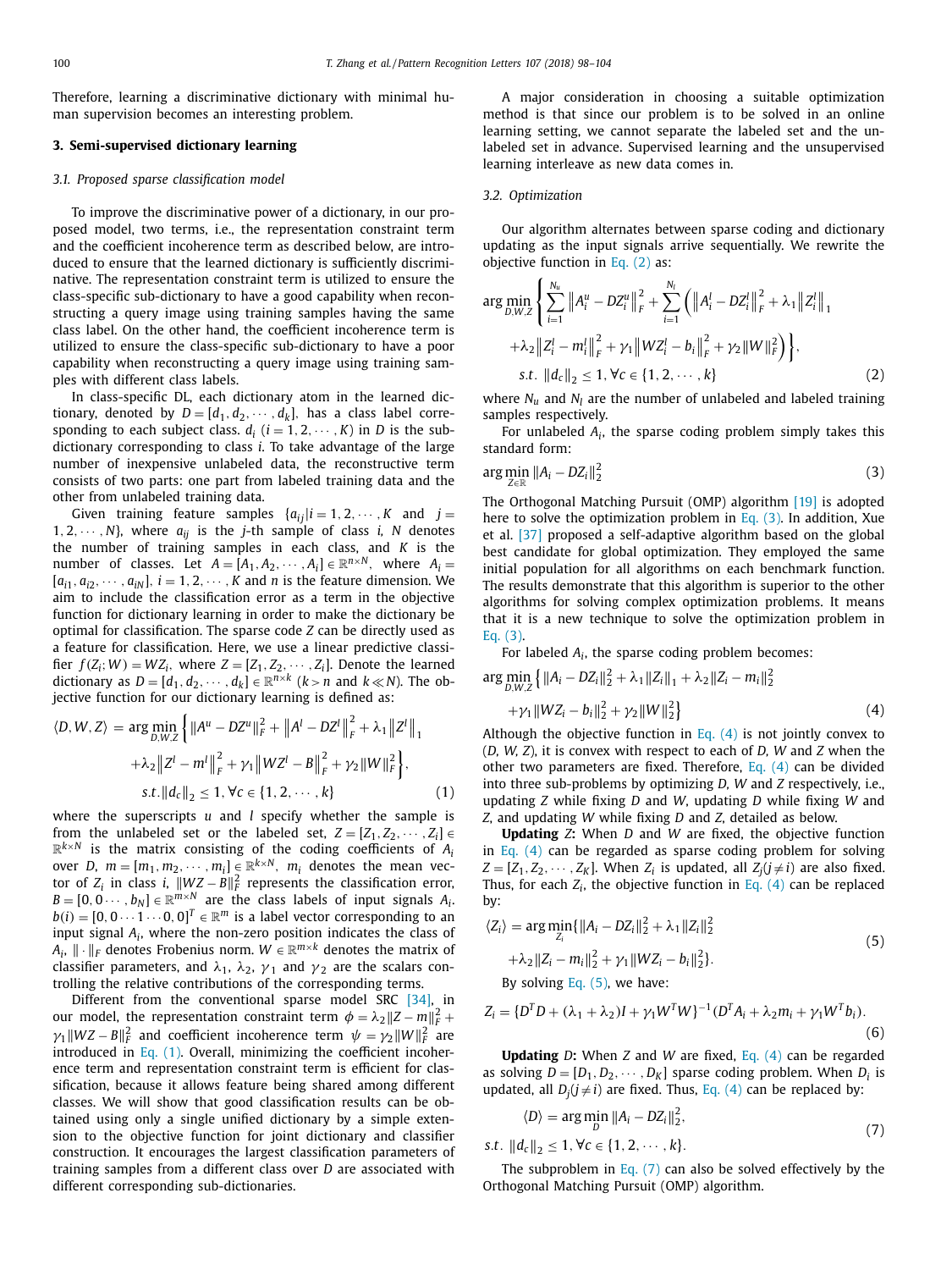<span id="page-3-0"></span>**Updating** *W*: When *D* and *Z* are fixed, Let  $W = [W_1, W_2, \cdots, W_i]$ , [Eq.](#page-2-0) (4) can be replaced by:

$$
\arg\min_{w_i} \{ \gamma_1(||W_i Z_i - b_i||_2^2 + \frac{\gamma_2}{\gamma_1} ||W_i||_2^2) \}
$$
\n(8)

It can be observed that Eq.  $(8)$  can be solved using the least square method.

Thus, based on the above equations, we can get the optimized values of all parameters for Eq.  $(1)$ .

## *3.3. Classification scheme*

Once the dictionary *D* has been learned, it can be adopted to represent a testing sample *y* and perform classification.

We propose the following representation model:

$$
\hat{\alpha} = \arg\min_{\alpha} \{ \|y - D\alpha\|_F^2 + \gamma \|\alpha\|_2 \}
$$
\n(9)

where  $\gamma$  is a constant value, and  $\hat{\alpha} = [\hat{\alpha}^1, \hat{\alpha}^2, \cdots, \hat{\alpha}^K]^T$ , where  $\hat{\alpha}^i$ is the sub-vector associated with sub-dictionary *Di*. In the learning stage, we have enforced the class-specific representation residual to be discriminative. Therefore, if *y* is from class *i*, the resid- $||y - D_i\hat{\alpha}^i||_2^2$  should be very small; otherwise,  $||y - D_j\hat{\alpha}^j||_2^2$ ,  $j \neq i$ should be large. In addition, the coefficient vector  $\hat{\alpha}$  should be far different from the coefficient vector of other classes. Based on the discrimination capability of both representation residual and coefficient vector, the metric for classification can be defined as:

$$
l = W\hat{\alpha}.\tag{10}
$$

The label for *y* is assigned by the position corresponding to the largest value in the label vector *l*.

## **4. Experimental results and discussion**

To evaluate the performance of our proposed ideas, we compare our method against the state-of-the-art approaches either implemented by us or cited from literature. These include the BoW based methods [\[6\],](#page-5-0) the Appearance and Motion DeepNet (AMDN) method in [\[35\],](#page-6-0) the Violent Flow (ViF) method in [\[17\],](#page-5-0) the method in  $[34]$ , probabilistic semi-supervised (PSS) method  $[4]$ , structural sparse semi-supervised (SSS) method [\[32\]](#page-6-0) and our recently published method in [\[44\].](#page-6-0) Results are reported with mean prediction accuracy (ACC) $\pm$ , standard deviation (SD), as well as the area under the ROC curve (AUC). Next, we first briefly introduce the three benchmark datasets, and then present experimental results with discussion.

#### *4.1. Datasets*

Experiments of our method were conducted on three challenging benchmark datasets, i.e., the Hockey Fight dataset [\[17\],](#page-5-0) the BE-HAVE dataset [\[3\]](#page-5-0) and the Crowd Violence dataset [\[17\].](#page-5-0)

**The Hockey Fight dataset** contains 1000 video clips of actions from hockey games of the National Hockey League (NHL), of which 500 are randomly selected as training data. Each clip consists of 50 frames (with a resolution of  $360 \times 288$  pixels).

**The BEHAVE dataset** contains more than 70,000 frames (with a resolution of  $640 \times 480$  pixels) and various scenarios, including walking, running, chasing, discussing in groups, driving or cycling across the scene, fighting and so on. We partition the dataset into clips with various activities. Each clip consists of at least 200 frames. Finally, we pick 80 clips for violence detection, including 20 violence clips and 60 non-violence clips.

**The Crowd Violence dataset** is assembled for testing violent crowd behavior detection. All video clips are collected from YouTube, representing a wide range of scene types, video qualities and surveillance scenarios. The dataset consists of 246 video clips



**Fig. 1.** Classification accuracy with varying number of labeled samples on Hockey Fight dataset.

including 123 violent clips and 123 normal clips with a resolution of  $320 \times 240$  pixels. The whole dataset is split into five sets for 5fold cross-validation. Half of the footages in each set presents violent crowd behavior and the other half presents non-violent crowd behavior.

#### *4.2. Experimental settings*

To evaluate the classification accuracy, we employ the 5-fold cross validation test on each dataset. Since the classification accuracy depends on the number of labeled training samples, it is tricky to do a fair comparison with other methods unless we fix our settings. To address this issue, we conducted the experiments in two folds: (1) Split the training set into labeled set and unlabeled set. While our method takes advantage of both sets due to our learning strategy, the competing methods can only take the labeled set for training since the unlabeled samples are useless to them. (2) To compare our best recognition rate with the state-ofthe-arts, we assumed all the training samples are labeled.

In order to determine the number of labeled training samples, we first compare our method with the original SRC classification algorithm on the three databases. The experimental results shown in Figs. 1–3 demonstrate the effect of the number of labeled samples on our performance in comparison with others.

Furthermore, in our proposed model, there are two stages, i.e., dictionary learning stage and classification stage. In the dictionary learning stage, we set  $\lambda_1 = 0.005$ ,  $\lambda_2 = 0.01$ ,  $\gamma_1 = 0.05$ ,  $\gamma_2 =$ 0.1; and in classification stage, we set  $\gamma = 0.05$ . All of the experiments are executed on a workstation with 2.8 GHz CPU and 16GB RAM.

#### *4.3. Feature extraction*

In this work, we adopt the Motion Weber Local Descriptor (MoWLD) that we proposed in our recent works [\[42,44\]](#page-6-0) in the spirit of the well-known Weber Local Descriptor (WLD) [\[8\]](#page-5-0) as features for sparse representation-based dictionary learning. We extended the original WLD spatial descriptions by adding a temporal component to the appearance descriptor, which implicitly captured local motion information as well as low-level image appearance information. This has made MoWLD a powerful and robust descriptor for motion images.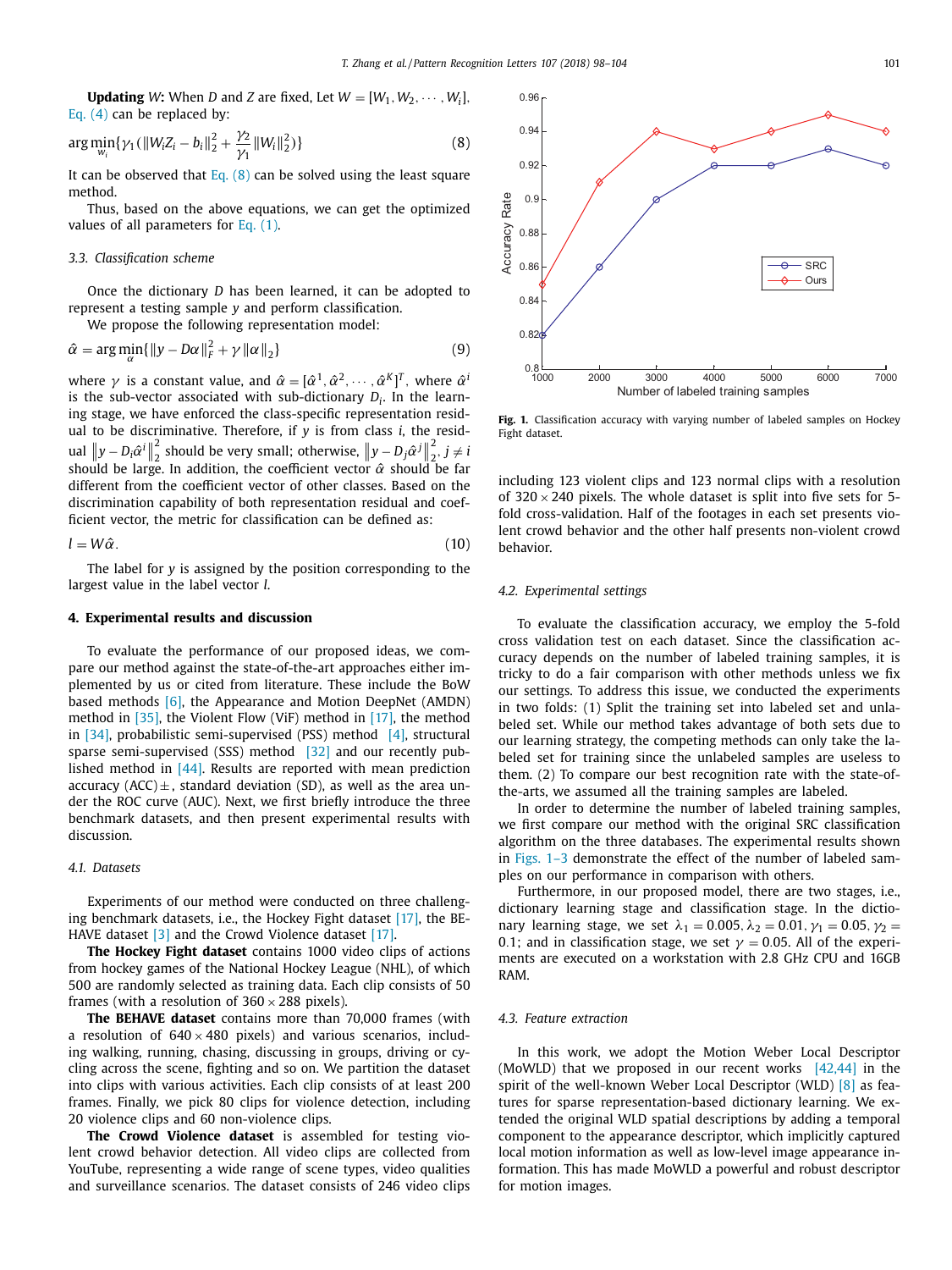

**Fig. 2.** Classification accuracy with varying number of labeled samples on BEHAVE dataset.



**Fig. 3.** Classification accuracy with varying number of labeled samples on Crowd Violence dataset.

## *4.4. Results and discussion*

**Results on the Hockey Fight dataset**. We compare our approaches with the state-of-the-art approaches on the Hockey Fight dataset, including HOG, HOF, and MoSIFT [\[6\].](#page-5-0) For our algorithm, 120 video clips of this dataset are randomly selected as labeled training samples, and the others are unlabeled samples. As shown in the table, MoSIFT and HOG based BoW models perform comparably, with slight better results achieved by HOG compared with MoSIFT. Our recently proposed MoWLD (noted as "MoWLD+BoW" in the table) outperforms all above approaches.

Table 1 shows the results obtained by the proposed approach after adopting the BoW approach and the proposed sparse classification model into the MoWLD approach. We compare the results with not only HOG, HOF, HNF, MoSIFT and MoWLD paired with BoW, but also ViF, PSS, SSS, AMDN and MoWLD paired with sparse coding method in  $[44]$ . The method in  $[44]$  adopts a MoWLD paired with sparse coding method to detect violent behavior, which has reduced many noise disturbances, so its performance is better than the BoW-based approaches. The AMDN approach [\[35\]](#page-6-0) utilizes optical flow as the input image feature,

|--|--|

Detection results on the Hockey Fight dataset.

| Algorithm                    | $ACC + SD$      | <b>AUC</b> |
|------------------------------|-----------------|------------|
| $HOG + BoW$<br>[6]           | $88.77 + 0.73%$ | 0.9123     |
| $HOF + BoW$<br>[6]           | $86.07 + 0.59%$ | 0.8843     |
| $HNF + BoW$<br>[6]           | $89.27 + 0.79%$ | 0.9294     |
| $ViF$ [17]                   | $90.07 + 0.99%$ | 0.9429     |
| $MoSIFT + BoW [6]$           | $88.8 + 0.75%$  | 0.9052     |
| $MowLD + Bow$                | $89.28 + 0.93%$ | 0.9112     |
| <b>AMDN [35]</b>             | $89.7 + 1.13%$  | 0.9198     |
| <b>SRC</b> [34]              | $94.2 + 1.07%$  | 0.9528     |
| MoWLD + Sparse Coding $[44]$ | $93.8 + 1.08%$  | 0.9618     |
| <b>PSS [4]</b>               | $95.5 + 1.07%$  | 0.9628     |
| SSS [32]                     | $96.1 + 1.04%$  | 0.9709     |
| Proposed method              | $96.5 + 1.04%$  | 0.9758     |

| <br>. .<br>$\sim$ |
|-------------------|
|-------------------|

Detection results on the BEHAVE dataset.

| Algorithm                    | $ACC + SD$      | <b>AUC</b> |
|------------------------------|-----------------|------------|
| $HOG + BoW$ [6]              | $58.97 + 0.34%$ | 0.6394     |
| $HOF + BoW$ [6]              | $60.03 + 0.28%$ | 0.5923     |
| $HNF + BoW$<br>[6]           | $58.24 + 0.31%$ | 0.6113     |
| $ViF$ [17]                   | $83.62 + 0.19%$ | 0.8632     |
| $MoSIFT + BoW [6]$           | $62.78 + 0.23%$ | 0.6679     |
| $MowLD + Bow$                | $81.65 + 0.18%$ | 0.8324     |
| <b>AMDN</b> [35]             | $84.22 + 0.17%$ | 0.8562     |
| SRC [34]                     | $82.7 + 0.14%$  | 0.8538     |
| MoWLD + Sparse Coding $[44]$ | $85.27 + 0.13%$ | 0.8758     |
| <b>PSS [4]</b>               | $85.15 + 0.13%$ | 0.8727     |
| SSS [32]                     | $89.07 + 0.10%$ | 0.9096     |
| Proposed method              | $88.26 + 0.11%$ | 0.9028     |
|                              |                 |            |

and there exist many redundant and interference features, so its performance is not very good. The results of structural sparse semi-supervised (SSS) method in [\[32\]](#page-6-0) is very close to our method. It can be seen from Table 1 that our proposed semisupervised sparse classification model has performed the best. Furthermore, our approach outperforms the competing SRC, PSS, SSS and MoWLD + Sparce Coding with the same size of dictionary. This is due to the fact that our proposed semi-supervised classspecific dictionary learning framework incorporates representation constraints and coefficient incoherence terms resulting in the highest recognition rate.

**Results on the BEHAVE dataset**. We compare our approaches with the state-of-the-art approaches implemented by us on the BE-HAVE dataset, where 80 clips of this dataset are randomly picked for training. For our algorithm, 20 video clips of this dataset are randomly picked up to form the labeled training samples, and the others are unlabeled samples. Table 2 presents the results obtained with the above mentioned methods on this dataset. As it can be seen from the table, our proposed semi-supervised class-specific dictionary learning method outperforms other approaches. This again demonstrates that the proposed approach is significantly superior in performance to all other approaches. The performance of the MoWLD paired with sparse coding method in  $[44]$  and the AMDN [\[35\]](#page-6-0) on this dataset is consistent with their performance on the Hockey Fight dataset. Furthermore, our semi-supervised sparse model method outperforms SRC and PSS methods. It validates that the representation constraints term and coefficient incoherence term can improve the discriminative ability of sparse representation model. The results of structural sparse semi-supervised (SSS) method in [\[32\]](#page-6-0) is better than our method. The results on this dataset demonstrate that SSS algorithm is more effective for detecting violence in a group fighting scene.

False alarms only happen when a group of people get together to do some strenuous non-violence activities (example frames are shown in [Fig.](#page-5-0) 4).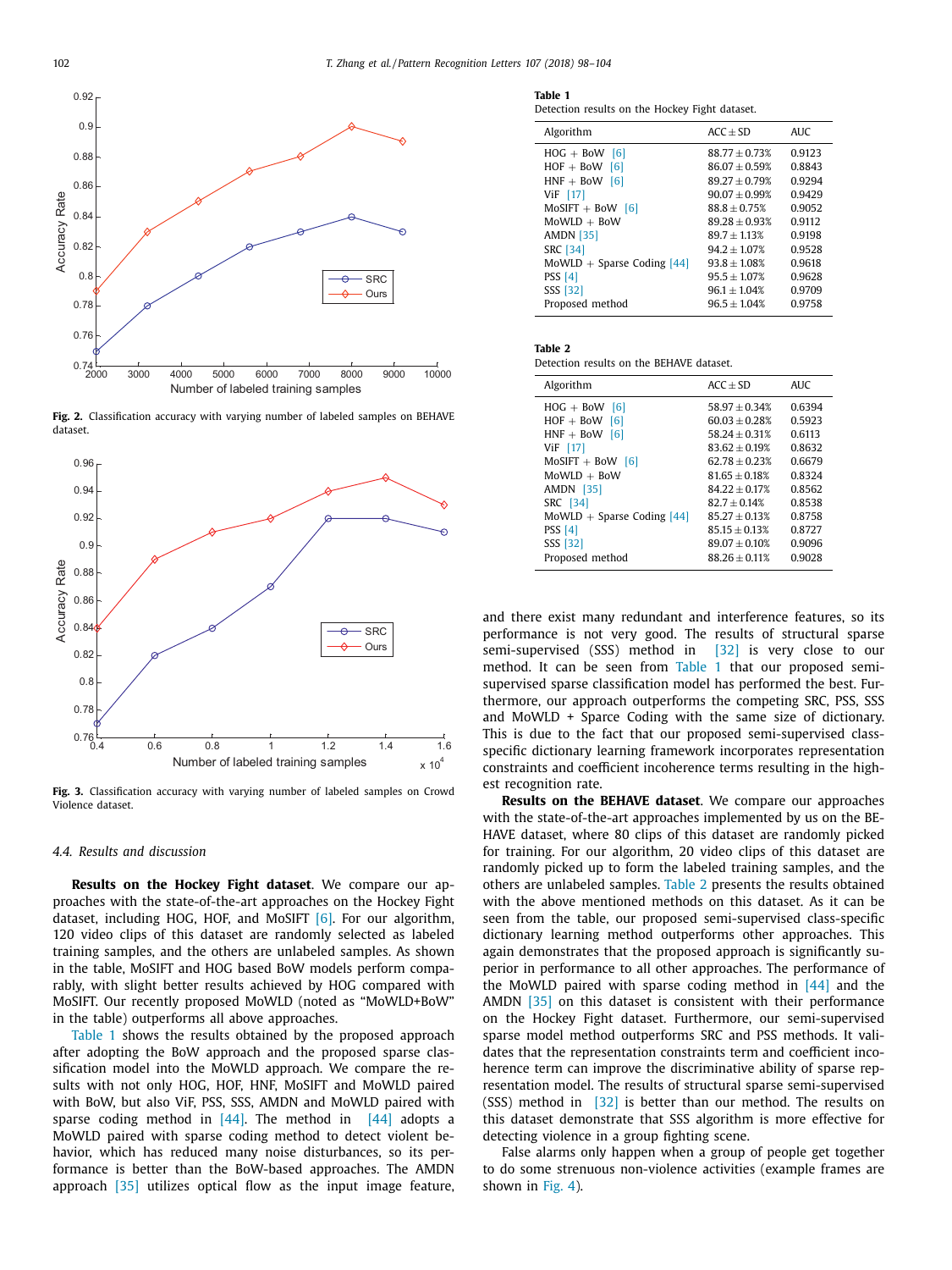<span id="page-5-0"></span>

**Fig. 4.** Examples of false alarms on the BEHAVE dataset.

#### **Table 3**

Detection results on the Crowd Violence dataset.

| Algorithm                    | $ACC + SD$       | <b>AUC</b> |
|------------------------------|------------------|------------|
| $HOG + BoW$ [6]              | $57.98 + 0.37%$  | 0.6252     |
| $HOF + BoW$ [6]              | $58.71 + 0.12%$  | 0.5931     |
| $HNF + BoW$<br>[6]           | $57.05 + 0.32%$  | 0.6154     |
| $ViF$ [17]                   | $82.13 + 0.21%$  | 0.8595     |
| $MoSIFT + BoW [6]$           | $57.09 + 0.37%$  | 0.6073     |
| $MowLD + Bow$                | $88.16 + 0.19%$  | 0.9028     |
| <b>AMDN</b> [35]             | $84.72 + 0.17%$  | 0.8891     |
| SRC [34]                     | $89.6 + 0.18%$   | 09288      |
| MoWLD + Sparse Coding $[44]$ | $89.38 + 0.13%$  | 0.9216     |
| <b>PSS [4]</b>               | $89.5 \pm 0.13%$ | 0.9298     |
| SSS [32]                     | $91.9 + 0.12%$   | 0.9357     |
| Proposed method              | $92.25 + 0.12%$  | 0.9408     |
|                              |                  |            |

**Results on the Crowd Violence dataset**. This dataset is more challenging than the other two datasets because it contains many crowded scenes. The set contains 246 clips divided into five splits, each containing 123 violent and 123 non-violent scenes. For our algorithm, 35 video clips of this dataset are randomly selected to constitute the labeled set, and the others are unlabeled samples. Table 3 presents the results obtained using different methods mentioned above on this dataset. In this dataset, the performance of AMDN method is still very stable. However, because of the introduction of optical flow noise, the performance of AMDN is not very good. Our proposed semi-supervised learning approach still outperforms other approaches. MoWLD descriptor is still significantly superior in performance to HOG, HOF, HNF, AMDN, PSS and SSS. It confirms that our selected MoWLD is a more effective descriptor for describing action feature. Consistent with the results on the previous two datasets, our proposed semi-supervised algorithm outperforms the SRC methods. It indicates that the proposed classification model has a smaller classification error rate compared with the original SRC. Results on this dataset demonstrate that our algorithm is also effective for detecting violence in a crowded scene. Some false alarms (some examples are shown in Fig. 5) are caused by people waving flags, vigorously clapping hands, or sharply and disorderly waving hands.

By verifying the results, we can conclude that our proposed system is effective and robust for detecting violence with complex scenarios, such as various distances from cameras, severe occlusions between people and crowed scenes.

## **5. Conclusion**

We proposed a novel semi-supervised dictionary learning approach for violence detection. It is particularly suitable for large scale datasets where a batch mode does not work well. Moreover, by adding the representation constraints and the coefficient incoherence, our algorithm actively seeks for the critical points for labeling, and identifies the easily classified points as labeled data.



**Fig. 5.** Examples of false alarms on the Crowd Violence dataset.

In this way we reduce the manual labeling effort to the minimum without sacrificing the performance too much. The dictionary and the classifier are jointly learned to further enhance the discriminative power. Experimental results showed that our approach have achieved state-of-art performance. Possible future work includes updating the learned discriminative dictionary for input signals from a new sample.

## **Acknowledgment**

This research was partly supported by National Science Foundation, China (No. 61702226, 61672263, [21365008\),](http://dx.doi.org/10.13039/501100001809) the Natural Science Foundation of Jiangsu Province (Grant no. [BK20170200,](http://dx.doi.org/10.13039/501100004608) BK20161135), the Open Project Program of the Fujian Provincial Key Laboratory of Information Processing and Intelligent Control (Minjiang University, No. MJUKF201709).

#### **References**

- [1] J.K. [Aggarwal,](http://refhub.elsevier.com/S0167-8655(17)30287-8/sbref0001) M.S. [Ryoo,](http://refhub.elsevier.com/S0167-8655(17)30287-8/sbref0001) Human activity analysis: a review, ACM Comput. Surv. 43 (3) (2011) 1–43.
- [2] M. [Aharon,](http://refhub.elsevier.com/S0167-8655(17)30287-8/sbref0002) M. [Elad,](http://refhub.elsevier.com/S0167-8655(17)30287-8/sbref0002) A. [Bruckstein,](http://refhub.elsevier.com/S0167-8655(17)30287-8/sbref0002) An algorithm for designing overcomplete dictionaries for sparse [representation,](http://refhub.elsevier.com/S0167-8655(17)30287-8/sbref0002) IEEE T. SP 54 (11) (2006) 5311-5322.
- [3] E. [Andrade,](http://refhub.elsevier.com/S0167-8655(17)30287-8/sbref0003) R. [Fisher,](http://refhub.elsevier.com/S0167-8655(17)30287-8/sbref0003) [Modelling](http://refhub.elsevier.com/S0167-8655(17)30287-8/sbref0003) crowd scenes for event detection, 1, 2006, pp. 175–178.
- [4] B.M. [Behnam,](http://refhub.elsevier.com/S0167-8655(17)30287-8/sbref0004) Z. [Ali,](http://refhub.elsevier.com/S0167-8655(17)30287-8/sbref0004) Z. [Mohammadreza,](http://refhub.elsevier.com/S0167-8655(17)30287-8/sbref0004) S.B. [Mahdieh,](http://refhub.elsevier.com/S0167-8655(17)30287-8/sbref0004) Pssdl: probabilistic semi-supervised dictionary learning, Joint Eur. Conf. Mach. Learn. Knowl. Disc. Databases 8190 (2013) 192–207.
- [5] S. [Bengio,](http://refhub.elsevier.com/S0167-8655(17)30287-8/sbref0005) F. [Pereira,](http://refhub.elsevier.com/S0167-8655(17)30287-8/sbref0005) Y. [Singer,](http://refhub.elsevier.com/S0167-8655(17)30287-8/sbref0005) D. [Strelow,](http://refhub.elsevier.com/S0167-8655(17)30287-8/sbref0005) Group sparse coding, NIPS (2009) [791–804.](http://refhub.elsevier.com/S0167-8655(17)30287-8/sbref0005)
- [6] E. [Bermejo,](http://refhub.elsevier.com/S0167-8655(17)30287-8/sbref0006) O. [Deniz,](http://refhub.elsevier.com/S0167-8655(17)30287-8/sbref0006) G. [Bueno,](http://refhub.elsevier.com/S0167-8655(17)30287-8/sbref0006) R. [Sukthankar,](http://refhub.elsevier.com/S0167-8655(17)30287-8/sbref0006) Violence detection in video using computer vision techniques, in: Proceedings of the 14th [international](http://refhub.elsevier.com/S0167-8655(17)30287-8/sbref0006) conference on computer analysis of images and patterns, 2011, pp. 332–339.
- [7] A. [Castrodad,](http://refhub.elsevier.com/S0167-8655(17)30287-8/sbref0007) G. [Sapiro,](http://refhub.elsevier.com/S0167-8655(17)30287-8/sbref0007) Sparse modeling of human actions from motion imagery, Int. J. Comput. Vis. (100) (2008) 1–15.
- [8] J. [Chen,](http://refhub.elsevier.com/S0167-8655(17)30287-8/sbref0008) S. [Shan,](http://refhub.elsevier.com/S0167-8655(17)30287-8/sbref0008) C. [He,](http://refhub.elsevier.com/S0167-8655(17)30287-8/sbref0008) G. [Zhao,](http://refhub.elsevier.com/S0167-8655(17)30287-8/sbref0008) X. Chen, W. [Gao,](http://refhub.elsevier.com/S0167-8655(17)30287-8/sbref0008) Wld: a robust local image descriptor, Pattern Anal. Mach. Intell., IEEE Trans. 32 (9) (2010) [1705–1720.](http://refhub.elsevier.com/S0167-8655(17)30287-8/sbref0008)
- [9] W.H. [Cheng,](http://refhub.elsevier.com/S0167-8655(17)30287-8/sbref0009) [W.T.](http://refhub.elsevier.com/S0167-8655(17)30287-8/sbref0009) Chu, J.L. [Wu, Semantic](http://refhub.elsevier.com/S0167-8655(17)30287-8/sbref0009) context detection based on hierarchical audio models, in: Proceedings of the ACM SIGMM workshop on Multimedia information retrieval, 2003, pp. 109–115.
- [10] C. [Clarin,](http://refhub.elsevier.com/S0167-8655(17)30287-8/sbref0010) J. [Dionisio,](http://refhub.elsevier.com/S0167-8655(17)30287-8/sbref0010) M. [Echavez,](http://refhub.elsevier.com/S0167-8655(17)30287-8/sbref0010) P.C.S. [Naval,](http://refhub.elsevier.com/S0167-8655(17)30287-8/sbref0010) Detection of movie violence using motion intensity analysis on skin and blood, Tech. rep., University of the [Philippines,](http://refhub.elsevier.com/S0167-8655(17)30287-8/sbref0010) 2005.
- [11] M. [Cristani,](http://refhub.elsevier.com/S0167-8655(17)30287-8/sbref0011) M. [Bicego,](http://refhub.elsevier.com/S0167-8655(17)30287-8/sbref0011) V. [Murino,](http://refhub.elsevier.com/S0167-8655(17)30287-8/sbref0011) [Audio-visual](http://refhub.elsevier.com/S0167-8655(17)30287-8/sbref0011) event recognition in surveillance video sequences, Multimedia, IEEE Trans. (2007) 257–267.
- [12] P. [Dai,](http://refhub.elsevier.com/S0167-8655(17)30287-8/sbref0012) H. [Di,](http://refhub.elsevier.com/S0167-8655(17)30287-8/sbref0012) L. [Dong,](http://refhub.elsevier.com/S0167-8655(17)30287-8/sbref0012) L. [Tao,](http://refhub.elsevier.com/S0167-8655(17)30287-8/sbref0012) G. [Xu,](http://refhub.elsevier.com/S0167-8655(17)30287-8/sbref0012) Group [interaction](http://refhub.elsevier.com/S0167-8655(17)30287-8/sbref0012) analysis in dynamic context, IEEE Trans. Syst., Man, Cybern., Syst. 38 (1) (2008) 275–282.
- [13] D. [Damen,](http://refhub.elsevier.com/S0167-8655(17)30287-8/sbref0013) D. [Hogg,](http://refhub.elsevier.com/S0167-8655(17)30287-8/sbref0013) Recognizing linked events: searching the space of feasible [explanations,](http://refhub.elsevier.com/S0167-8655(17)30287-8/sbref0013) in: Computer Vision and Pattern Recognition (CVPR), 2009 IEEE
- Conference on, 2009, pp. 927–934. [14] A. [Datta,](http://refhub.elsevier.com/S0167-8655(17)30287-8/sbref0014) S. [M.,](http://refhub.elsevier.com/S0167-8655(17)30287-8/sbref0014) [D.V.L.](http://refhub.elsevier.com/S0167-8655(17)30287-8/sbref0014) N., [Person-on-person](http://refhub.elsevier.com/S0167-8655(17)30287-8/sbref0014) violence detection in video data, in: Proceedings of IEEE International Conference on Image Processing (ICIP2002), 2002, pp. 433–438.
- [15] B. [Gu,](http://refhub.elsevier.com/S0167-8655(17)30287-8/sbref0015) V.S. [Sheng,](http://refhub.elsevier.com/S0167-8655(17)30287-8/sbref0015) A robust [regularization](http://refhub.elsevier.com/S0167-8655(17)30287-8/sbref0015) path algorithm for ν-support vector classification, IEEE Trans. Neural Netw. Learn Syst. (2016) 1–8.
- [16] B. [Gu,](http://refhub.elsevier.com/S0167-8655(17)30287-8/sbref0016) V.S. [Sheng,](http://refhub.elsevier.com/S0167-8655(17)30287-8/sbref0016) [K.Y.](http://refhub.elsevier.com/S0167-8655(17)30287-8/sbref0016) Tay, W. [Romano,](http://refhub.elsevier.com/S0167-8655(17)30287-8/sbref0016) S. [Li,](http://refhub.elsevier.com/S0167-8655(17)30287-8/sbref0016) [Incremental](http://refhub.elsevier.com/S0167-8655(17)30287-8/sbref0016) support vector learning for ordinal regression, IEEE Trans. Neural Netw. Learn Syst. 26 (7) (2015) 1403–1416.